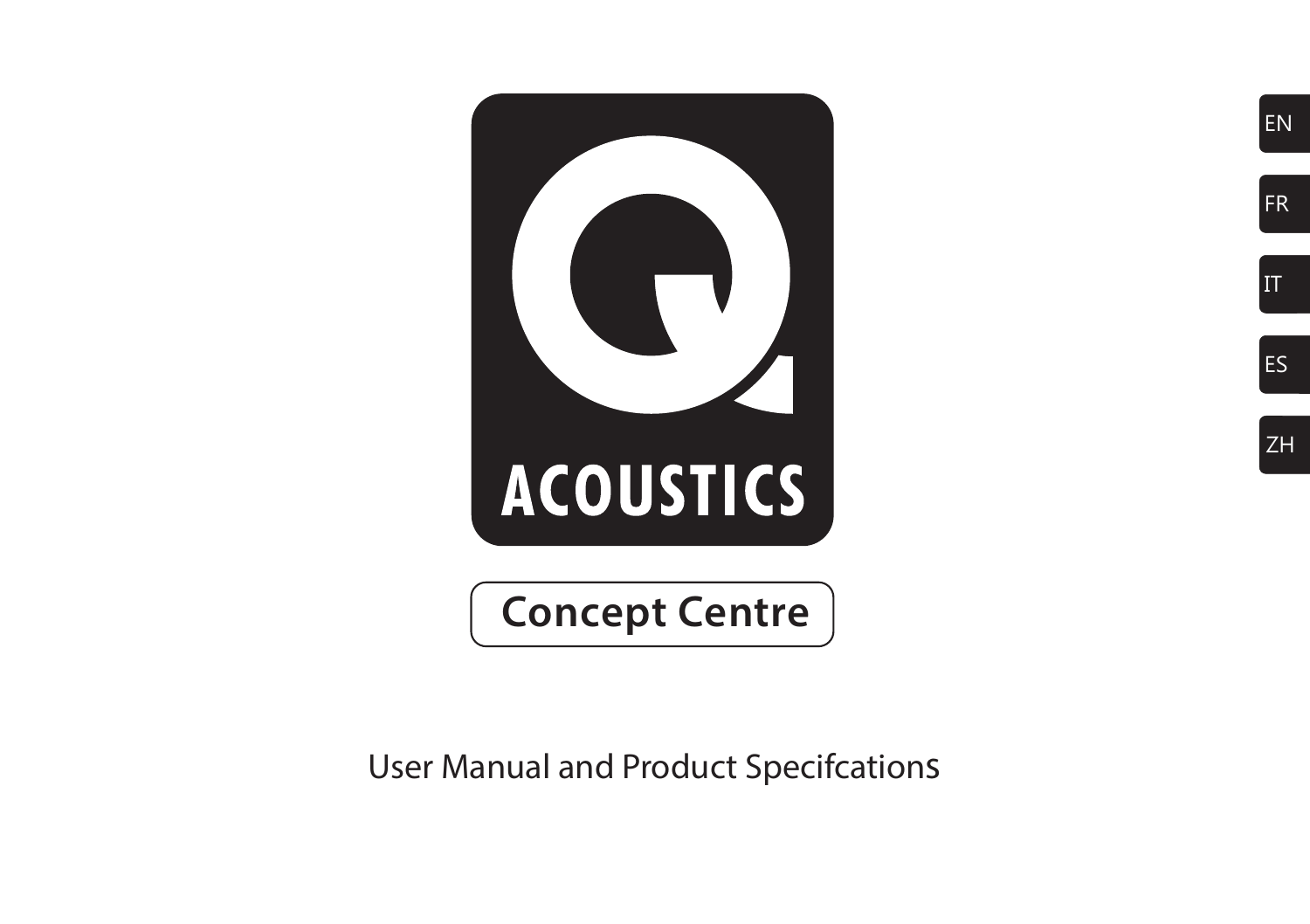

## **Introduction**

The Q Acoustics Concept Centre is designed to meet the highest expectations of discerning movie enthusiasts.

Before making any connections to your loudspeakers make sure that all active units in your system are switched off at the mains.

When switching on your sound system or changing input sources, set the main volume control at a low level. Turn up the level gradually.

**NEVER** play your sound system at full volume. The position of the volume control is deceptive and does not indicate the power level of the system. Using very high volume settings may damage your hearing.

**DO NOT** connect your loudspeaker terminals to the mains supply. **DO NOT** expose your loudspeakers to excessive cold, heat, humidity or sunlight.

If you play your loudspeakers without their grilles on, be careful to protect the drive units from damage.

**DO NOT** use makeshift stands and brackets. Fit to the Q-Acoustics dedicated wall support according to the instructions and using any fixings provided. Your dealer will advise you.

**DO NOT** dismantle the loudspeaker. You will invalidate the warranty.

# **Unpacking**

Unpack the speakers fully. Lift the speakers from the cartons by holding the cabinets. Do not use the protective bags to lift them.

When manoeuvring loudspeakers, do not drag them as this may cause damage - lift them before moving them.

Check the product carefully. If any items are damaged or missing, report this to your dealer as soon as possible.

Retain the packaging for future transport. If you dispose of the packaging, please do so following all recycling regulations in your area.

# **Installing**

Concept Centre speakers are rear ported and designed to work best with some space behind them i.e. 200mm or so away from a wall. If you position your speakers close to a wall/corner then the foam bungs should be inserted into the rear ports or there could be too much bass.

Ensure bungs are fitted snugly into the port without inserting them too far. You will find the level of bass is reduced but definition and extension is increased.

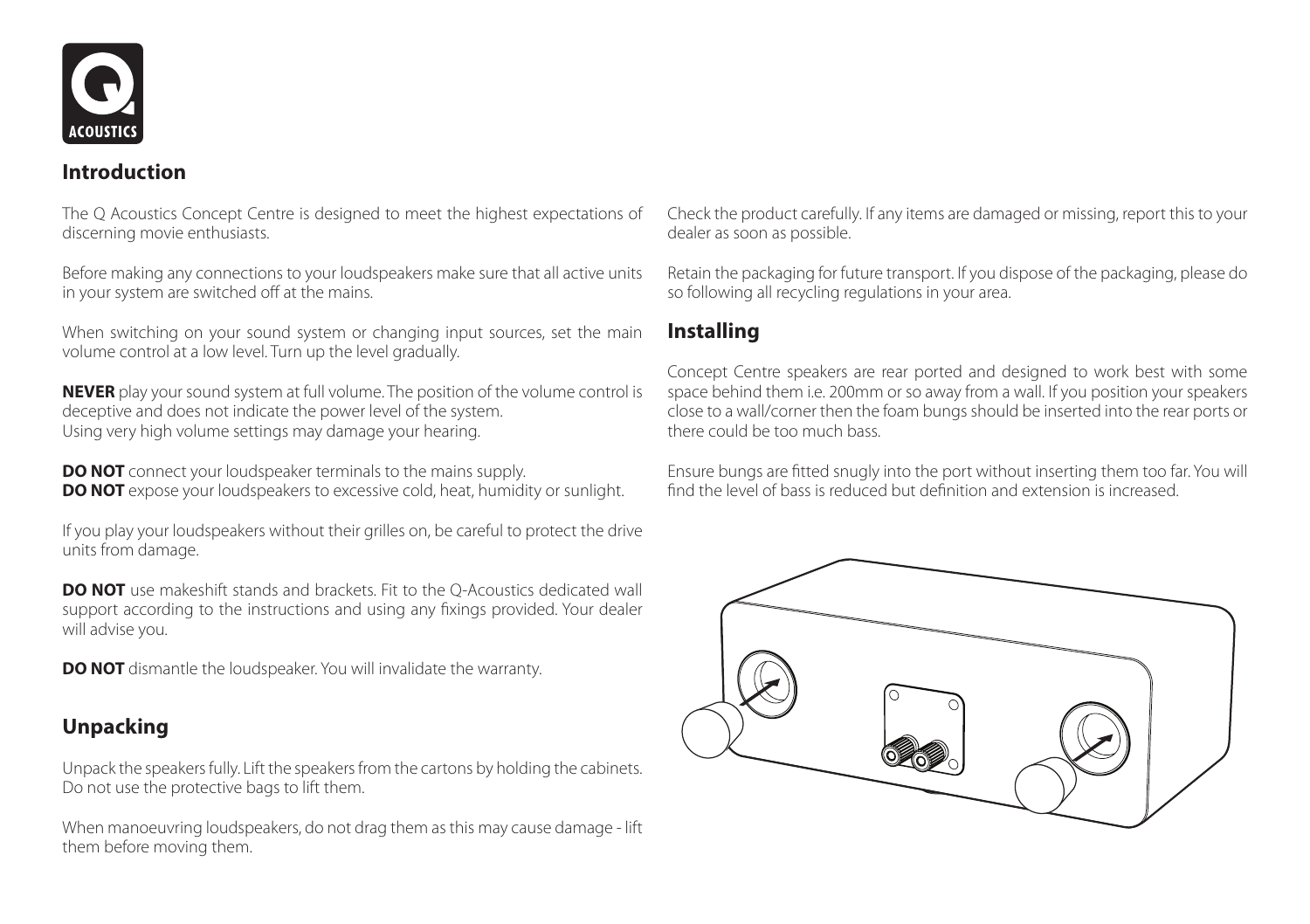

# **Connecting**

Specialist loudspeaker cables will offer a higher standard of reproduction than general purpose 'bell' or 'zip' wire. Use cable with generous amounts of copper. Thin cables reduce the bass and restrict the dynamic range.

Speaker cable has a stripe or tracer along one core. By convention this is connected to the positive terminals. The cables connecting the amplifier to the front loudspeakers should ideally be the same length. Never join cables - use complete lengths.

# **Preparing Cables**

Split the cable to a depth of about 40mm. Bare the wire to a depth of 10mm and twist the ends to gather any stray wires. Crop the cable leaving 7mm of bare wire exposed.

# **Connecting a Terminal**

Unscrew the terminal anticlockwise to expose the mounting hole in the base of the terminal column.

Insert the bare end of the cable into the hole. Retighten the terminal fully hand tight. Make sure there are no stray wires which could touch adjacent terminals.

In the EU it is against safety regulations to use 4mm loudspeaker plugs.





# **Cleaning**

Clean cabinets with a barely damp cloth. Do not use solvent based cleaning materials. If the cabinets become stained, remove the stain with a cloth lightly moistened with water, white spirit or isopropyl alcohol depending on the stain. Then lightly buff with a cloth to remove any residue of the cleaning agent. Never use abrasives of any kind.

# **Grilles**

Lightly brush out grilles with a soft brush. Do not remove the speaker grilles unless absolutely necessary.

# **Drive Units**

Drive units are best left untouched as they are easily damaged when exposed.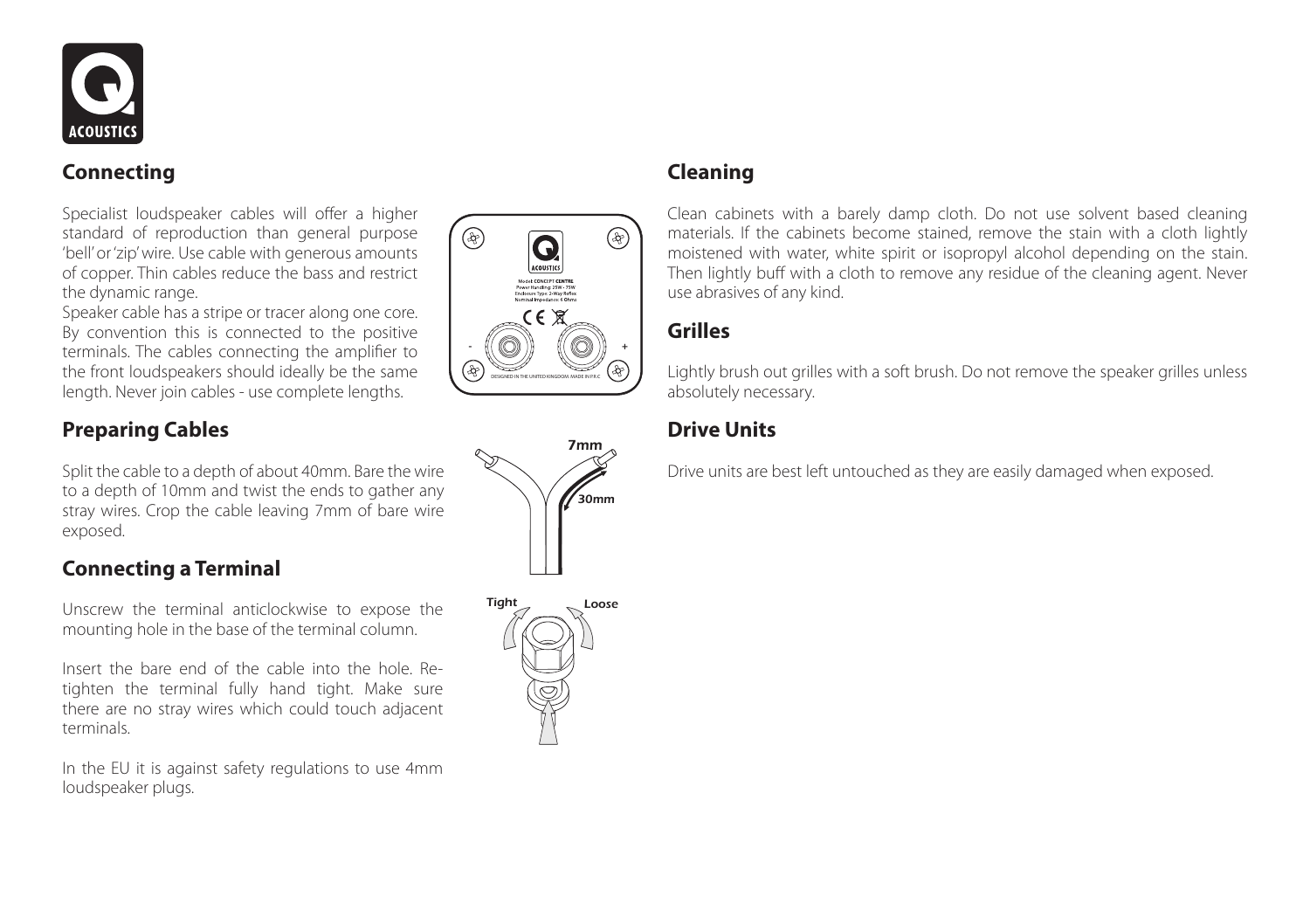

#### **Warranty**

Q Acoustics loudspeakers are warranted free of defects in materials and workmanship as follows:

**Passive Loudspeakers:** 5 years from the date of purchase **Active Loudspeakers & Subwoofers:** 2 years from the date of purchase.

During the warranty period Q Acoustics will, at its option, repair or replace any product found to be faulty after inspection by the company or its appointed distributor or agent.

Misuse and fair wear and tear are not covered by warranty.

Within the warranty period faulty units should be returned to the supplying dealer. Q Acoustics does not support an International Warranty and if it is not possible to return to the supplying dealer please contact Q Acoustics for advice.

Items that cannot be taken in for repair must be sent carriage paid, preferably in the original packing, and with the proof of purchase. Damage sustained by goods in transit to the repair centre is not covered by warranty. Return carriage for items covered by the warranty will be paid by Q Acoustics or their distributor or agent as appropriate.

This warranty does not in any way affect your legal rights.

#### **For service information in other countries contact info@qacoustics.co.uk**

**Q Acoustics** is a brand of:

Armour Home Electronics Ltd Units 7 & 8, Stortford Hall Industrial Park, Bishops Stortford, Herts, UK CM23 5GZ

| <b>Passive</b><br>Loudspeakers        | <b>Concept Centre</b> | <b>Concept 20</b> | <b>Concept 40</b>                  |
|---------------------------------------|-----------------------|-------------------|------------------------------------|
| Enclosure type:                       | 2-way reflex          | 2-way reflex      | 2-way reflex with<br>double woofer |
| Bass Unit:                            | 125mm                 | 125mm             | $2 \times 125$ mm                  |
| Treble Unit:                          | 25mm                  | 25mm              | 25mm                               |
| Frequency response:                   | 64Hz - 22kHz          | 64Hz - 22kHz      | 53Hz - 22kHz                       |
| Nominal Impedance:                    | 6 Ohm                 | 6 Ohm             | 8 Ohm                              |
| Minimum Impedance:                    | 4 Ohm                 | 4 Ohm             | 4 Ohm                              |
| Sensitivity:                          | 88dB                  | 88dB              | 90db                               |
| Recommended<br>Power:                 | $25 - 75W$            | $25 - 75W$        | $25 - 150W$                        |
| Crossover<br>Frequency:               | 2.9kHz                | 2.9kHz            | 2.3kHz                             |
| <b>Dimensions (WXHXD)</b><br>Cabinet: | 430 x 150 x 198mm     | 170 x 260 x 255mm | 170 x 955 x 285mm                  |
| Including terminals &<br>stabiliser:  | 430 x 156 x 230mm     | 170 x 260 x 280mm | 390 x 980 x 305mm                  |
| Weight (each):                        | 6.8 <sub>kq</sub>     | 5.6kg             | 18.5kg                             |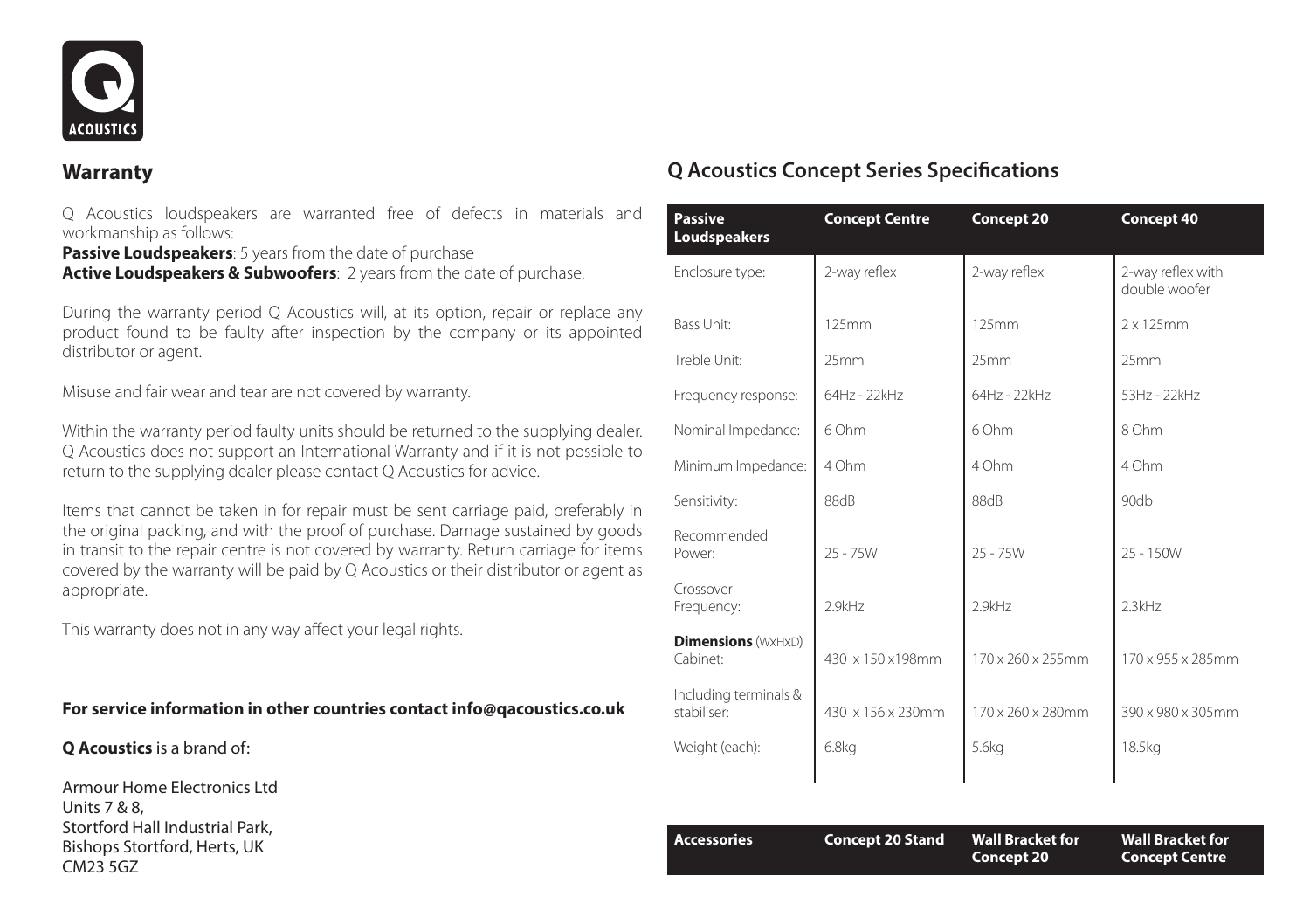

# **Enceinte centrale Concept**

# Manuel d'utilisation et spécifications des produits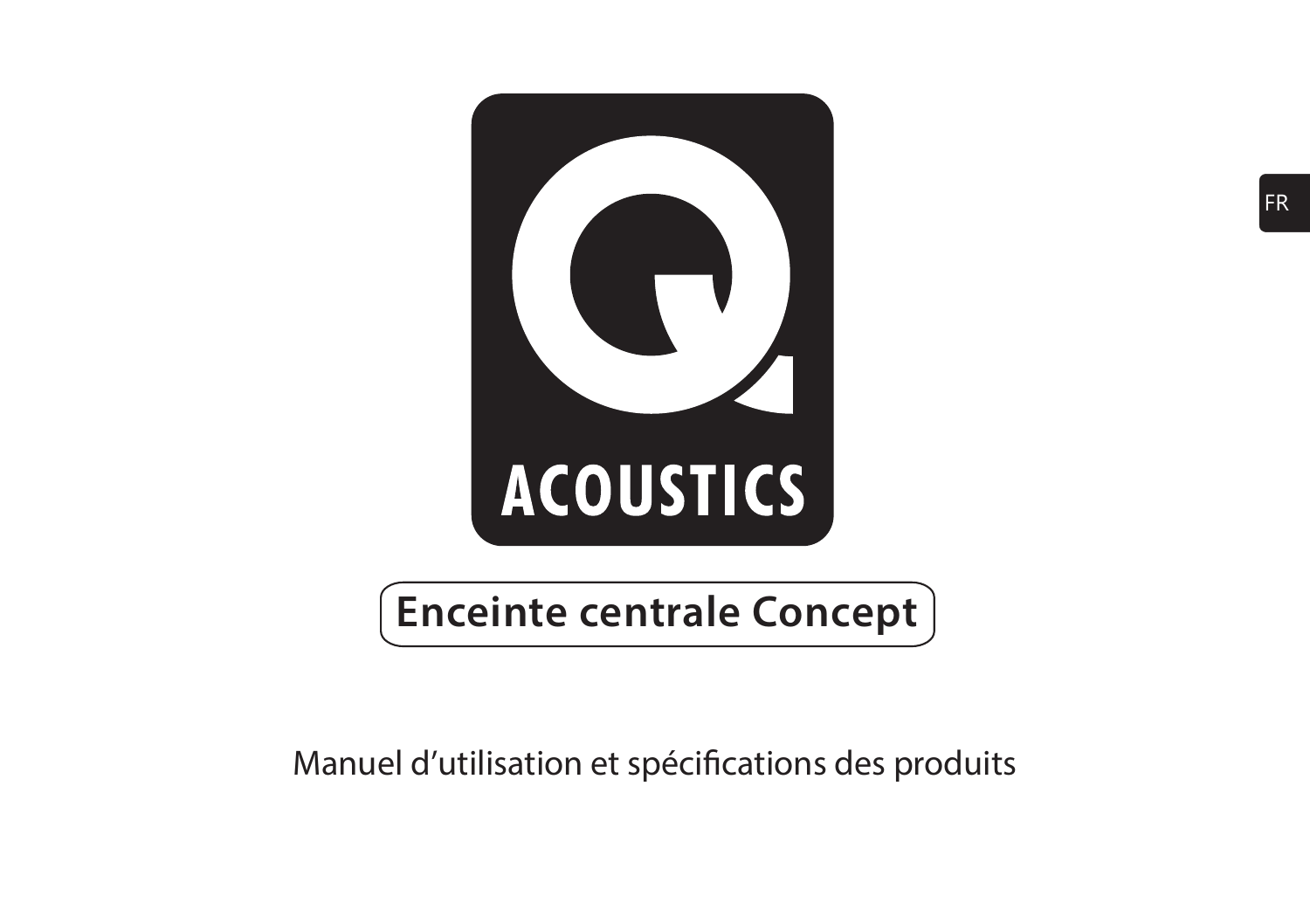

#### **Introduction**

L'enceinte centrale Concept de Q Acoustics est conçue pour répondre aux attentes les plus élevées des cinéphiles les plus exigeants.

Avant de connecter les enceintes, veillez à ce que toutes les unités actives de votre système soient éteintes au niveau du secteur.

Lorsque vous allumez votre système audio, réglez le bouton de volume principal sur un niveau modéré. Augmentez progressivement le volume.

**NE FAITES JAMAIS** fonctionner votre système audio au volume maximum. La position du bouton de volume est trompeuse et ne reflète pas la puissance de votre système. L'utilisation de réglages de volume élevé peut provoquer des lésions auditives.

**NE CONNECTEZ PAS** vos enceintes à une prise secteur.

**N'EXPOSEZ PAS** vos enceintes à des températures excessivement basses, à la chaleur, à l'humidité ou à la lumière du soleil.

Si vous faites fonctionner vos enceintes sans leurs grilles de protection, prenez soin de les protéger contre les dommages éventuels.

**N'UTILISEZ PAS** de pieds et de supports artisanaux. Montez l'enceinte sur le support mural Q Acoustics adapté en suivant les instructions et en utilisant tous les éléments de fixation fournis. Le vendeur vous conseillera.

**NE DÉMONTEZ** pas l'enceinte. Cela rendrait la garantie nulle et non avenue.

#### **Ouverture de l'emballage**

Déballez entièrement vos enceintes. Retirez-les des cartons en les tenant par les coffrets. Ne vous servez pas des sacs de protection pour les soulever.

Lorsque vous déplacez les enceintes, ne les tirez pas sur le sol, car cela pourrait les endommager. Soulevez-les avant de les déplacer.

Contrôlez attentivement le produit. Si un élément est endommagé ou manquant, indiquez-le au vendeur dès que possible.

Conservez l'emballage en vue d'un éventuel futur transport. Si vous jetez l'emballage, veuillez le faire en observant toutes les réglementations relatives au recyclage en vigueur dans votre région.

#### **Installation**

Les enceintes centrales Concept sont suspendues par l'arrière et conçues pour un fonctionnement optimal avec un peu d'espace derrière elles, c'est-à-dire lorsqu'elles sont placées à environ 200 mm d'une paroi. Si vous installez vos enceintes à proximité d'un mur ou d'un coin, des bouchons en mousse doivent être insérés dans les ports arrière. Dans le cas contraire, les basses pourraient être trop puissantes.

Vérifiez que les bouchons de protection sont bien ajustés dans le port, sans être insérés trop profondément. Le niveau des basses s'en trouvera réduit, mais leur définition et leur extension seront améliorées.

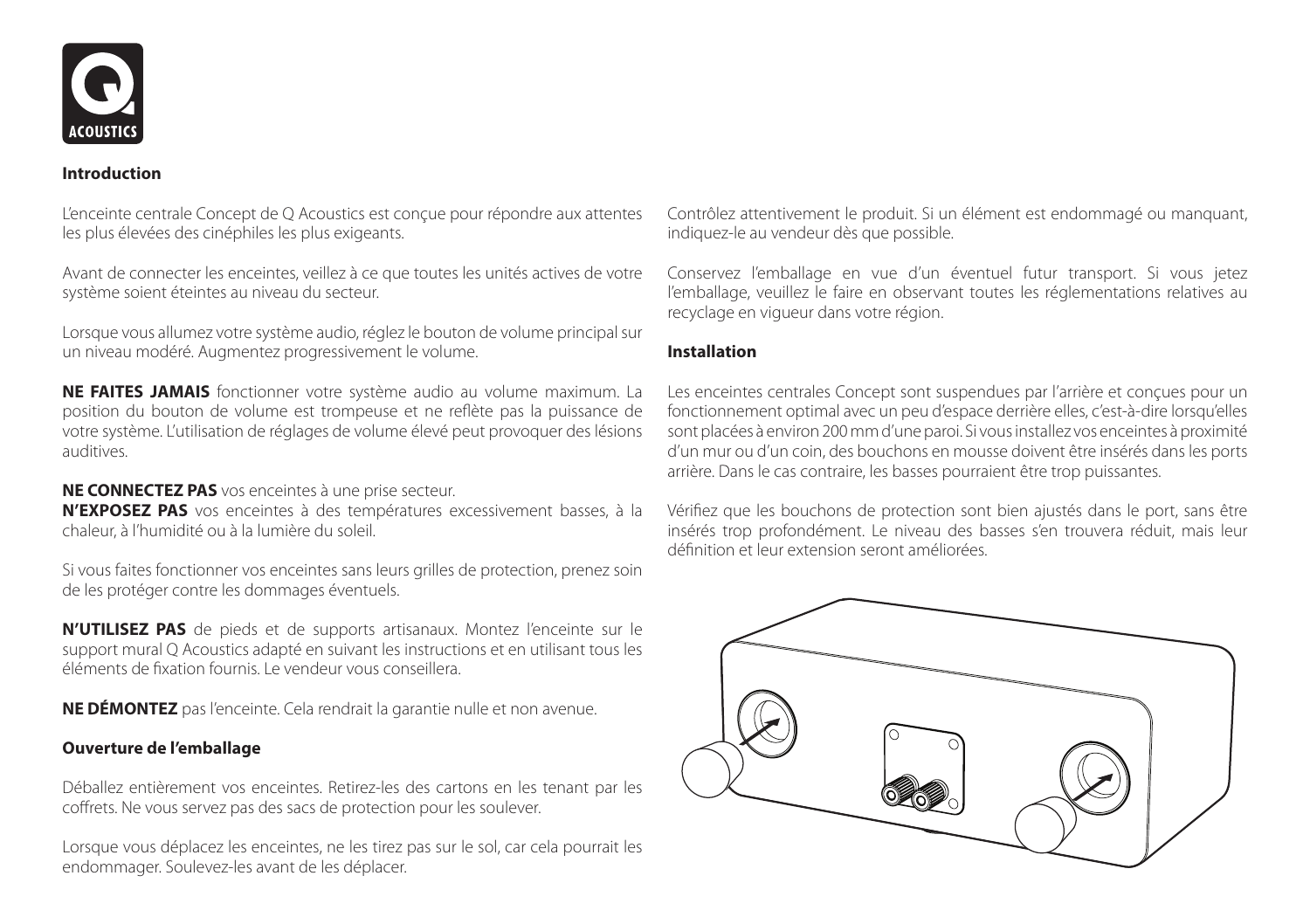

#### **Connexion**

Les câbles spéciaux pour enceintes vous offriront un meilleur niveau de reproduction du son que les câbles génériques. Utilisez des câbles contenant une grosse quantité de cuivre. Les câbles fins réduisent les basses et restreignent la gamme dynamique.

Un câble d'enceinte possède une bande ou une marque de repérage le long d'une de ses âmes. Par convention, celle-ci est connectée aux bornes positives. Idéalement, les câbles reliant l'amplificateur aux enceintes avant doivent être de la même longueur. Ne joignez jamais des câbles, utilisez des longueurs de câble complètes.

#### **Préparation des câbles**

Divisez le câble sur une longueur d'environ 40 mm. Dénudez le câble sur une longueur de 10 mm et tordez les extrémités pour rassembler tous les fils lâches. Coupez les extrémités du câble en laissant 7 mm de câble dénudé.

#### **Connexion d'une borne**

Dévissez la borne en tournant dans le sens antihoraire pour exposer l'orifice de montage situé à la base de la colonne de la borne.

Insérez l'extrémité dénudée du câble dans cet orifice. Resserrez complètement la borne à la main. Vérifiez qu'il n'y a pas de fils lâches qui pourraient toucher des bornes adjacentes.

Dans l'Union européenne, l'utilisation de fiches d'enceintes de 4 mm est contraire aux réglementations relatives à la sécurité.







#### **Nettoyage**

Nettoyez les coffrets à l'aide d'un chiffon légèrement humide. N'utilisez pas de produits à base de solvants. Si les coffrets sont tachés, éliminez la tache à l'aide d'un chiffon légèrement humidifié avec de l'eau, du White-spirit ou de l'alcool isopropylique en fonction de son type. Puis épongez légèrement à l'aide d'un linge pour enlever toute trace résiduelle de produit nettoyant. N'utilisez jamais de produits abrasifs, quels qu'ils soient.

#### **Grilles de protection**

Brossez doucement les grilles à l'aide d'une brosse souple. Ne retirez pas les grilles des enceintes sauf en cas de nécessité absolue.

#### **Enceintes**

Il est préférable de ne pas toucher aux enceintes étant donné qu'elles s'endommagent facilement lorsqu'elles sont exposées.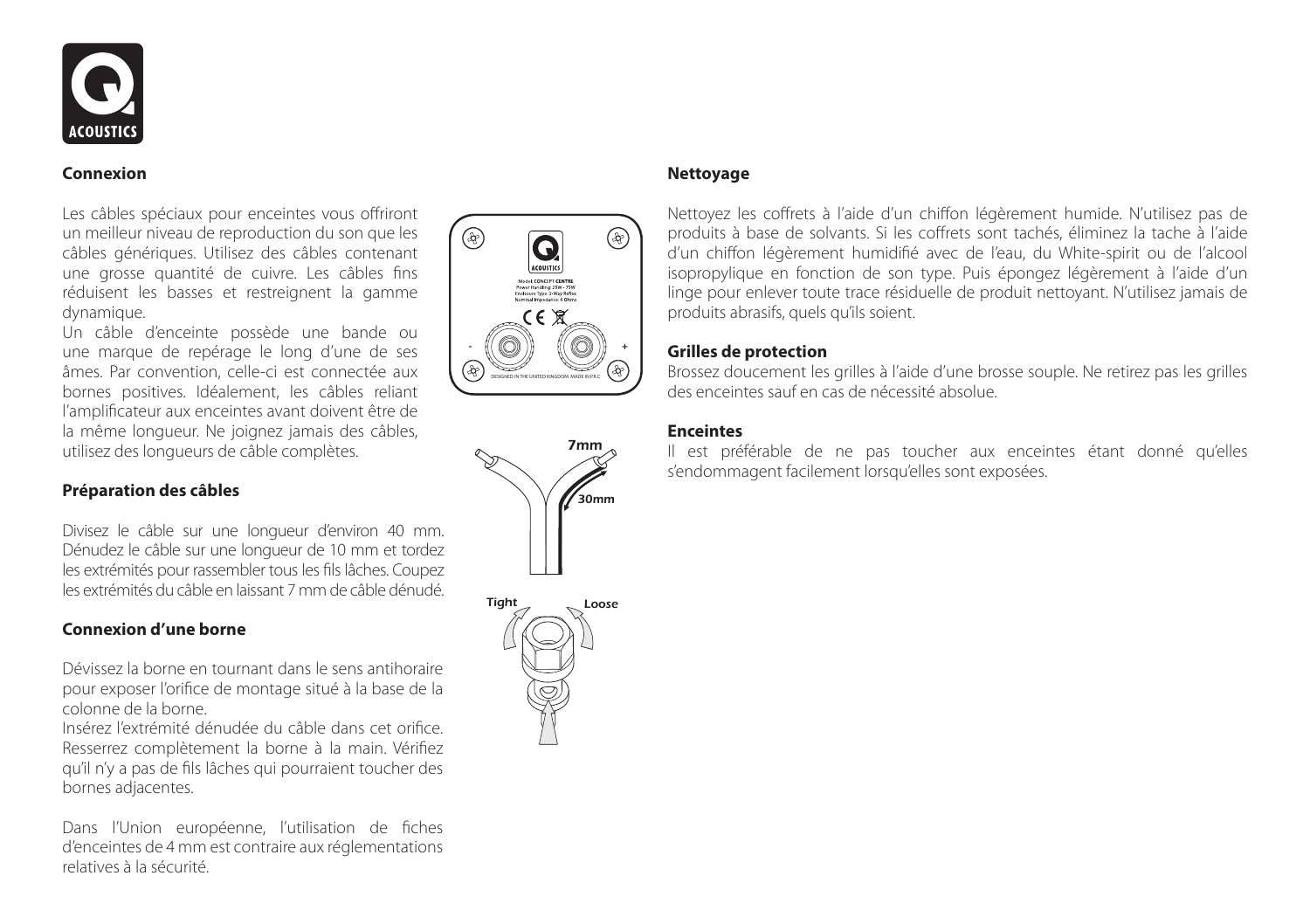

#### **Garantie**

Les enceintes Q Acoustics sont garanties sans défauts de matériel et de main d'œuvre comme suit :

**Enceintes passives** : 5 ans à partir de la date d'achat **Enceintes actives et caissons de graves** : 2 ans à partir de la date d'achat.

Pendant la période de garantie, Q Acoustics, à sa discrétion, réparera ou remplacera tout produit avéré défectueux après inspection par la société ou son distributeur ou agent désigné.

La mauvaise utilisation et l'usure normale ne sont pas couvertes par la garantie.

Pendant la période de garantie, les produits défectueux doivent être renvoyés au vendeur. Q Acoustics n'applique pas de garantie internationale et, s'il vous est impossible de renvoyer les produits au vendeur, veuillez contacter Q Acoustics pour obtenir des conseils sur la marche à suivre.

Les éléments qui ne peuvent pas être envoyés en réparation doivent être envoyés en port payé, de préférence dans leur emballage d'origine et accompagnés d'une preuve d'achat. Les dégâts subis par des biens en transit vers le centre de réparation ne sont pas couverts par la garantie. Les frais de port pour le retour des produits couverts par la garantie seront payés par Q Acoustics ou ses distributeurs ou agents le cas échéant.

La garantie ne modifie en aucune façon vos droits tels que garantis par la loi.

#### **Pour tout renseignement concernant le service après-vente dans d'autres pays, veuillez contacter : info@qacoustics.co.uk**

#### **Q Acoustics est une marque de** :

Armour Home Electronics Ltd Units 7 & 8, Stortford Hall Industrial Park, Bishops Stortford, Herts, Royaume Uni CM23 5GZ

| <b>Passive</b><br>Loudspeakers        | <b>Concept Centre</b>   | Concept 20                                   | Concept 40                                       |
|---------------------------------------|-------------------------|----------------------------------------------|--------------------------------------------------|
| Type de coffret:                      | 2-way reflex            | 2-way reflex                                 | 2-way reflex with<br>double woofer               |
| Caisson de graves:                    | 125mm                   | 125mm                                        | $2 \times 125$ mm                                |
| Tweeter:                              | 25mm                    | 25mm                                         | 25mm                                             |
| Réponse en fréquence:                 | 64Hz - 22kHz            | 64Hz - 22kHz                                 | 53Hz - 22kHz                                     |
| Impédance nominale:                   | 6 Ohm                   | 6 Ohm                                        | 8 Ohm                                            |
| Impédance minimale:                   | 4 Ohm                   | 4 Ohm                                        | 4 Ohm                                            |
| Sensibilité:                          | 88dB                    | 88dB                                         | 90db                                             |
| Puissance<br>recommandée:             | $25 - 75W$              | $25 - 75W$                                   | $25 - 150W$                                      |
| Fréquence de<br>transition:           | 2.9kHz                  | 2.9kHz                                       | 2.3kHz                                           |
| <b>Dimensions</b> (LxHxP)<br>Coffret: | 430 x 150 x 198mm       | 170 x 260 x 255mm                            | 170 x 955 x 285mm                                |
| Bornes et stabilisateur<br>compris:   | 430 x 156 x 230mm       | 170 x 260 x 280mm                            | 390 x 980 x 305mm                                |
| Poids (unitaire):                     | 6.8 <sub>kq</sub>       | 5.6kg                                        | 18.5kg                                           |
|                                       |                         |                                              |                                                  |
| <b>Accessories</b>                    | <b>Concept 20 Stand</b> | <b>Wall Bracket for</b><br><b>Concept 20</b> | <b>Wall Bracket for</b><br><b>Concept Centre</b> |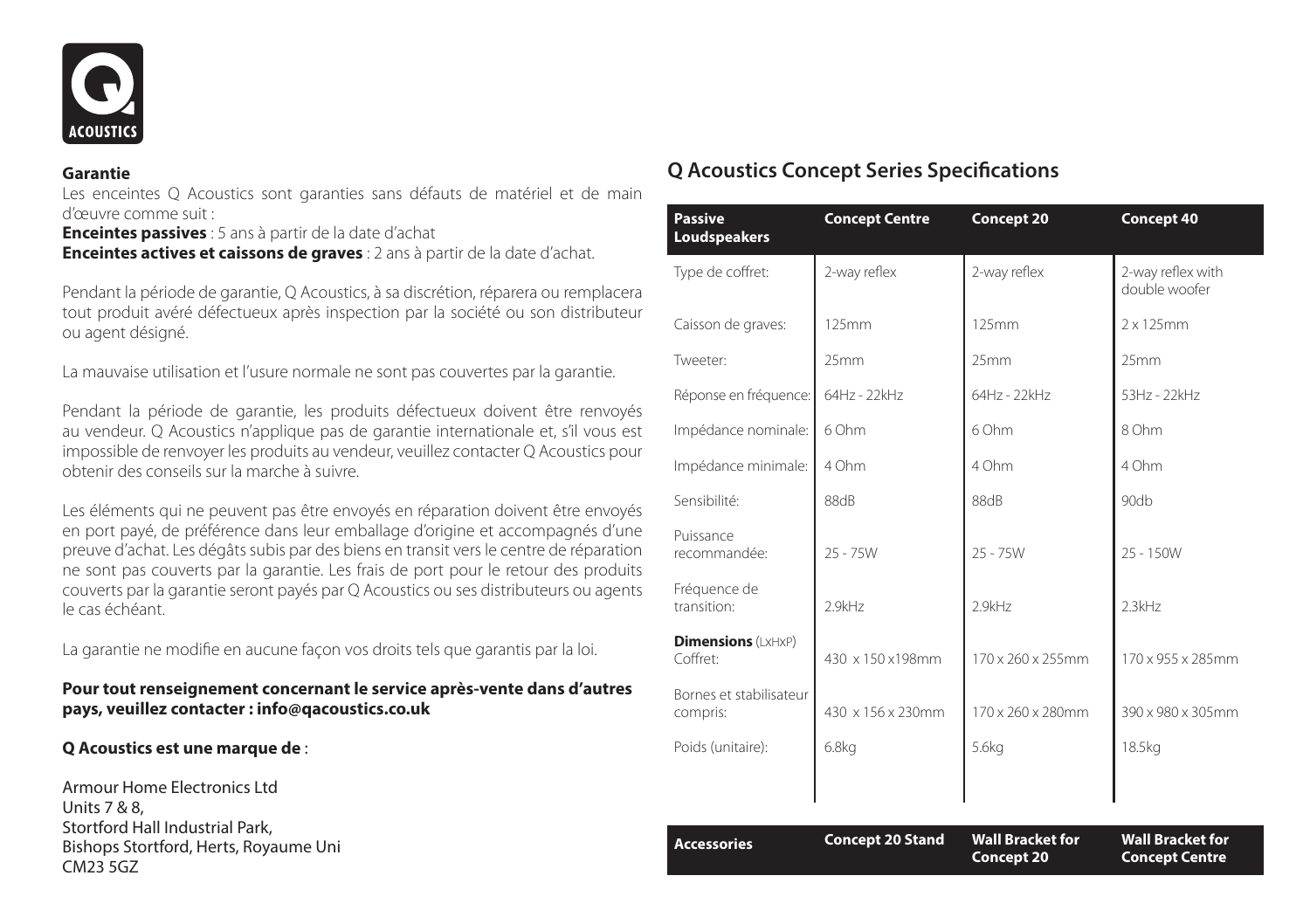

Manuale d'uso e specifiche del prodotto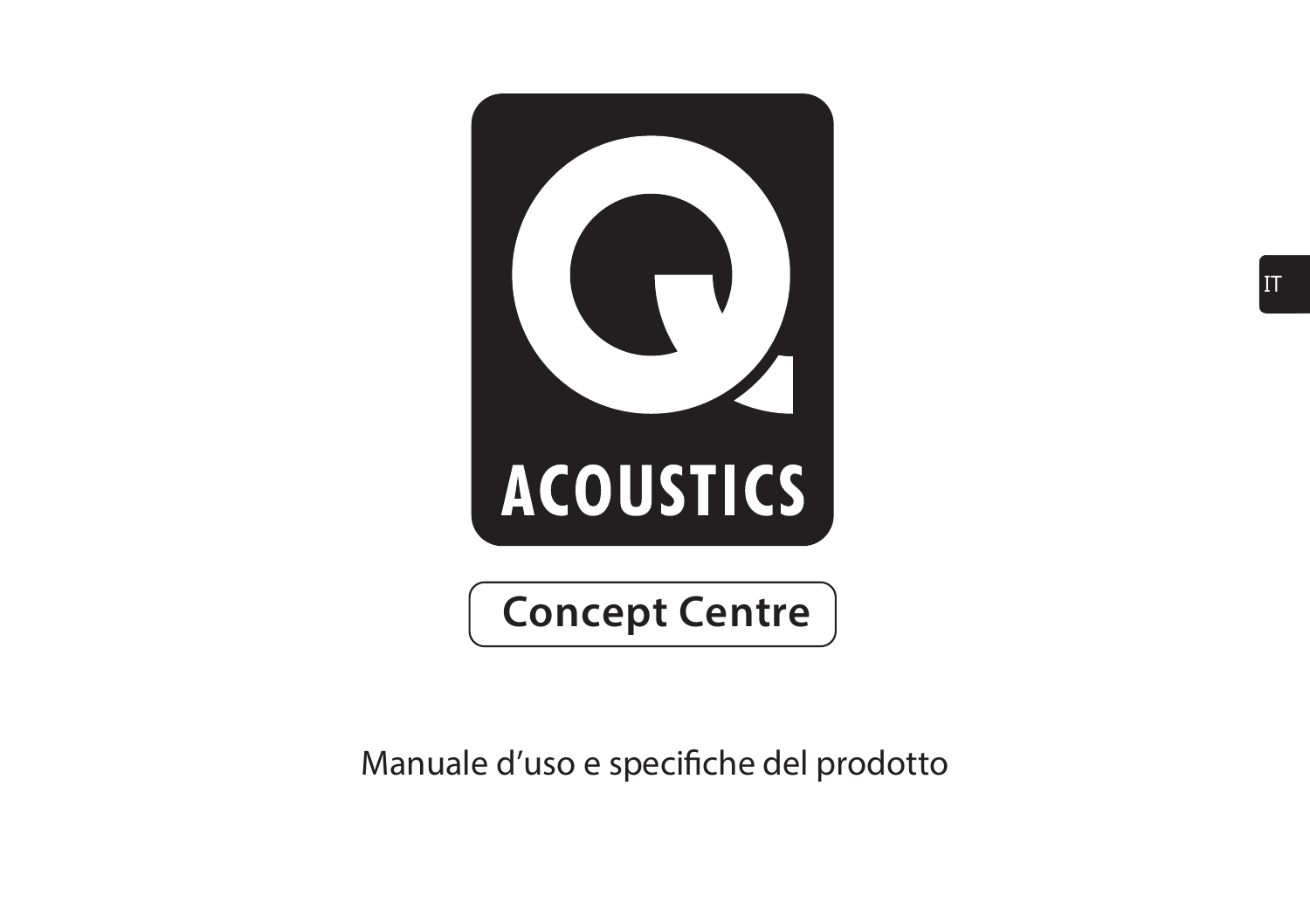

#### **Introduzione**

Concept Centre di Q Acoustics è progettato per soddisfare le aspettative più elevate degli appassionati di film più esigenti.

Prima di effettuare qualsiasi collegamento agli altoparlanti, assicurarsi che tutte le parti attive dell'impianto siano scollegate dalla rete elettrica.

Quando si accende l'impianto audio o si cambia sorgente di riproduzione del suono, impostare il controllo principale del volume a un livello basso. Alzare il volume gradualmente.

Mai azionare l'impianto audio a tutto volume. La posizione del controllo del volume è ingannevole e non indica l'effettivo livello di potenza dell'impianto. Utilizzare il volume a un livello molto elevato può danneggiare l'udito.

**NON** collegare i morsetti dell'altoparlante all'alimentazione. **NON** esporre gli altoparlanti ad eccessivo freddo, calore, umidità o luce del sole.

Se si mettono in funzione gli altoparlanti senza le schermature, fare attenzione a proteggere i driver da eventuali danni.

**NON** utilizzare supporti o staffe improvvisati. Montare il supporto da parete Q Acoustics dedicato seguendo le istruzioni ed utilizzare tutti gli elementi di fissaggio forniti. Il vostro rivenditore saprà consigliarvi.

**NON** smontare l'altoparlante. Diversamente, la garanzia verrà invalidata.

#### **Disimballaggio**

Disimballare completamente gli altoparlanti. Sollevare gli altoparlanti dai cartoni afferrandone le casse. Non utilizzare i sacchetti protettivi per il sollevamento.

Nel maneggiare gli altoparlanti, non trascinarli sul pavimento poiché questo potrebbe causare danni: sollevarli prima di spostarli.

Controllare il prodotto attentamente. Se un articolo risulta danneggiato o mancante, riferirlo al proprio rivenditore il prima possibile.

Conservare l'imballaggio per il trasporto futuro. Qualora si elimini l'imballaggio, si prega di farlo nel rispetto delle norme per il riciclo dei materiali vigenti nel proprio paese.

#### **Installazione**

Gli altoparlanti Concept Centre sono dotati di attacchi posteriori e progettati per funzionare al meglio se gli si lascia dello spazio posteriormente, ossia circa 200 mm di distanza dalla parete. Se si posizionano gli altoparlanti vicino a una parete o a un angolo, apporre gli inserti di schiuma nelle porte posteriori per evitare che i toni bassi risultino eccessivi.

Assicurarsi che gli inserti siano montati saldamente nella porta senza inserirli troppo in profondità. Si noterà che il livello dei bassi viene ridotto, ma la loro definizione ed estensione viene aumentata.

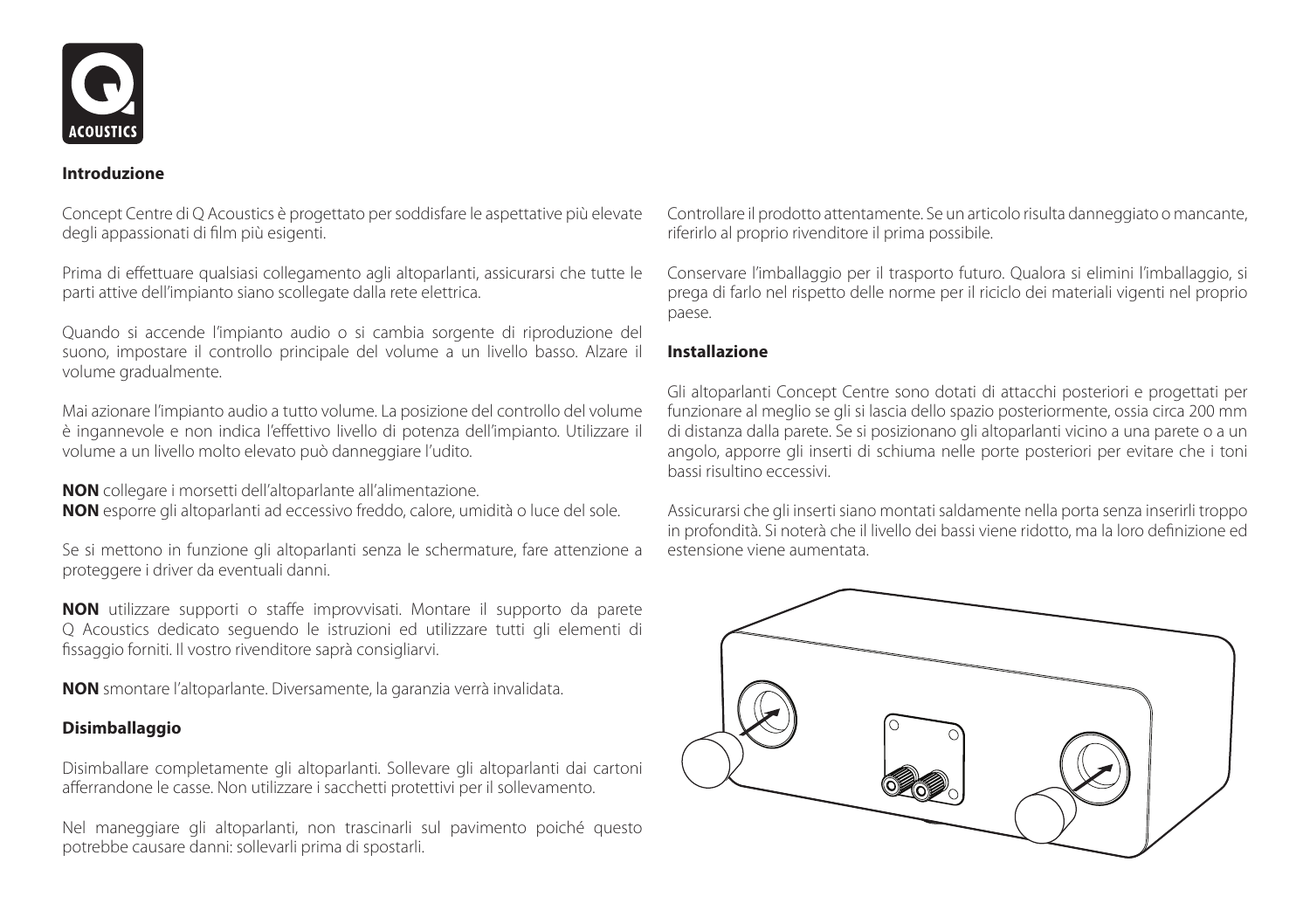

#### **Collegamento**

I cavi specifici per altoparlanti offrono una qualità di riproduzione più elevata rispetto ai cavi per usi generici, quali i fili per campanello o per teleferiche. Usare cavi dotati di un'elevata quantità di rame. I cavi sottili riducono i toni bassi e limitano la gamma dinamica.

Il cavo per altoparlanti è dotato di una banda o un indicatore lungo uno dei nuclei. Convenzionalmente, questo è collegato ai morsetti positivi. I cavi per collegare l'amplificatore agli altoparlanti anteriori dovrebbero idealmente essere della stessa lunghezza. Mai unire i cavi: utilizzare lunghezze complete.

#### **Preparazione dei cavi**

Dividere il cavo per una lunghezza di circa 40 mm. Scoprire il cavo per una lunghezza di 10 mm e attorcigliare le estremità per unire eventuali fili vaganti. Tagliare il cavo lasciando 7mm di filo scoperto.

#### **Collegamento di un terminale**

Svitare il morsetto in senso antiorario per esporre il foro di montaggio posto sulla base della colonna del morsetto.

Inserire nel foro l'estremità scoperta del cavo. Serrare completamente il morsetto a mano. Assicurarsi che non vi siano fili vaganti che possano toccare i morsetti adiacenti.

Sul territorio UE utilizzare connettori per altoparlante da 4 mm è contrario alle norme di sicurezza.







#### **Pulizia**

Pulire le casse con un panno leggermente umido. Non utilizzare detergenti a base di solventi. Se le casse si macchiano, rimuovere la macchia con un panno leggermente umidificato con acqua, acquaragia minerale o alcol isopropilico a seconda del tipo di macchia. Successivamente, lucidare leggermente con un panno per rimuovere eventuali residui del detergente. Non usare abrasivi di qualsiasi genere.

#### **Schermature**

Spazzolare leggermente la schermatura con una spazzola morbida. Non rimuovere le schermature dell'altoparlante, a meno che ciò non sia strettamente necessario.

#### **Driver**

È preferibile non toccare i driver dato che si danneggiano facilmente se esposti.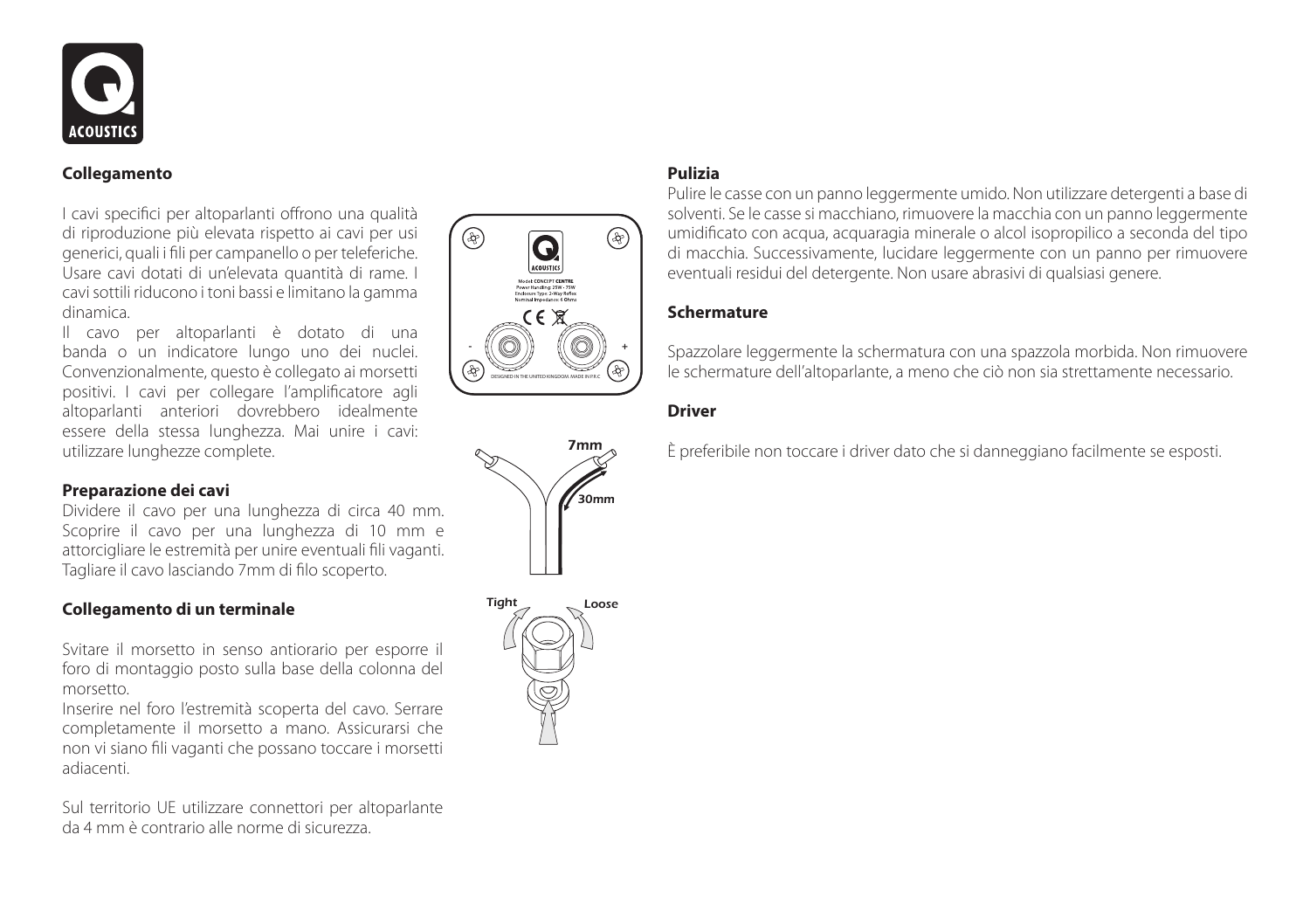

#### **Garanzia**

Gli altoparlanti Q Acoustics sono garantiti come privi di difetti, sia nei materiali che nella fabbricazione, in base alle seguenti condizioni: **Altoparlanti passivi**: 5 anni dalla data di acquisto **Altoparlanti attivi e subwoofer**: 2 anni dalla data di acquisto.

Durante il periodo di garanzia, Q Acoustics potrà, a propria discrezione, riparare o sostituire qualsiasi prodotto dichiarato difettoso in seguito a ispezione da parte della società o del proprio distributore o agente incaricato.

L'uso improprio, il normale deterioramento e l'usura non sono coperti da tale garanzia.

Le unità difettose devono essere restituite al rivenditore entro il termine di validità della garanzia. Q Acoustics non fornisce una garanzia internazionale. Se non è possibile restituire il prodotto al rivenditore, si prega di contattate Q Acoustics per ottenere istruzioni.

Gli articoli che non possono essere ritirati per la riparazione devono essere spediti in porto franco, preferibilmente nell'imballaggio originale e con la prova di acquisto. Eventuali danni riportati dal prodotto durante il viaggio verso il centro di riparazione non sono coperti da garanzia. Il trasporto per la restituzione degli articoli coperti dalla garanzia è a carico di Q Acoustics o del distributore o agente.

La presente garanzia non influenza in alcun modo i diritti legali dell'utilizzatore.

#### **Per informazioni sull'assistenza in altri Paesi contattare info@qacoustics.co.uk**

#### **Q Acoustics è un marchio di:**

Armour Home Electronics Ltd Units 7 & 8, Stortford Hall Industrial Park, Bishops Stortford, Herts, UK CM23 5GZ

| Altoparlanti<br>passivi                              | <b>Concept Centre</b>   | Concept 20                            | <b>Concept 40</b>                                |
|------------------------------------------------------|-------------------------|---------------------------------------|--------------------------------------------------|
| Tipo involucro:                                      | 2-way reflex            | 2-way reflex                          | 2-way reflex with<br>double woofer               |
| Unità bassi:                                         | 125mm                   | 125mm                                 | $2 \times 125$ mm                                |
| Unità acuti:                                         | 25mm                    | 25mm                                  | 25mm                                             |
| Risposta in frequenza:                               | 64Hz - 22kHz            | 64Hz - 22kHz                          | 53Hz - 22kHz                                     |
| Impedenza nominale:                                  | 6 Ohm                   | 6 Ohm                                 | 8 Ohm                                            |
| Impedenza minima:                                    | 4 Ohm                   | 4 Ohm                                 | 4 Ohm                                            |
| Sensibilità:                                         | 88dB                    | 88dB                                  | 90db                                             |
| Potenza consigliata:                                 | $25 - 75W$              | $25 - 75W$                            | $25 - 150W$                                      |
| Frequenza di<br>crossover:                           | 2.9kHz                  | 2.9kHz                                | 2.3kHz                                           |
| <b>Dimensioni</b><br>(Lar. x Alt. x Prof.)<br>Cassa: | 430 x 150 x 198mm       | 170 x 260 x 255mm                     | 170 x 955 x 285mm                                |
| Morsetti e<br>stabilizzatore inclusi:                | 430 x 156 x 230mm       | 170 x 260 x 280mm                     | 390 x 980 x 305mm                                |
| Peso (ciascuno)                                      | 6.8 <sub>kq</sub>       | 5.6kg                                 | 18.5kg                                           |
|                                                      |                         |                                       |                                                  |
| <b>Accessori</b>                                     | <b>Concept 20 Stand</b> | <b>Wall Bracket for</b><br>Concept 20 | <b>Wall Bracket for</b><br><b>Concept Centre</b> |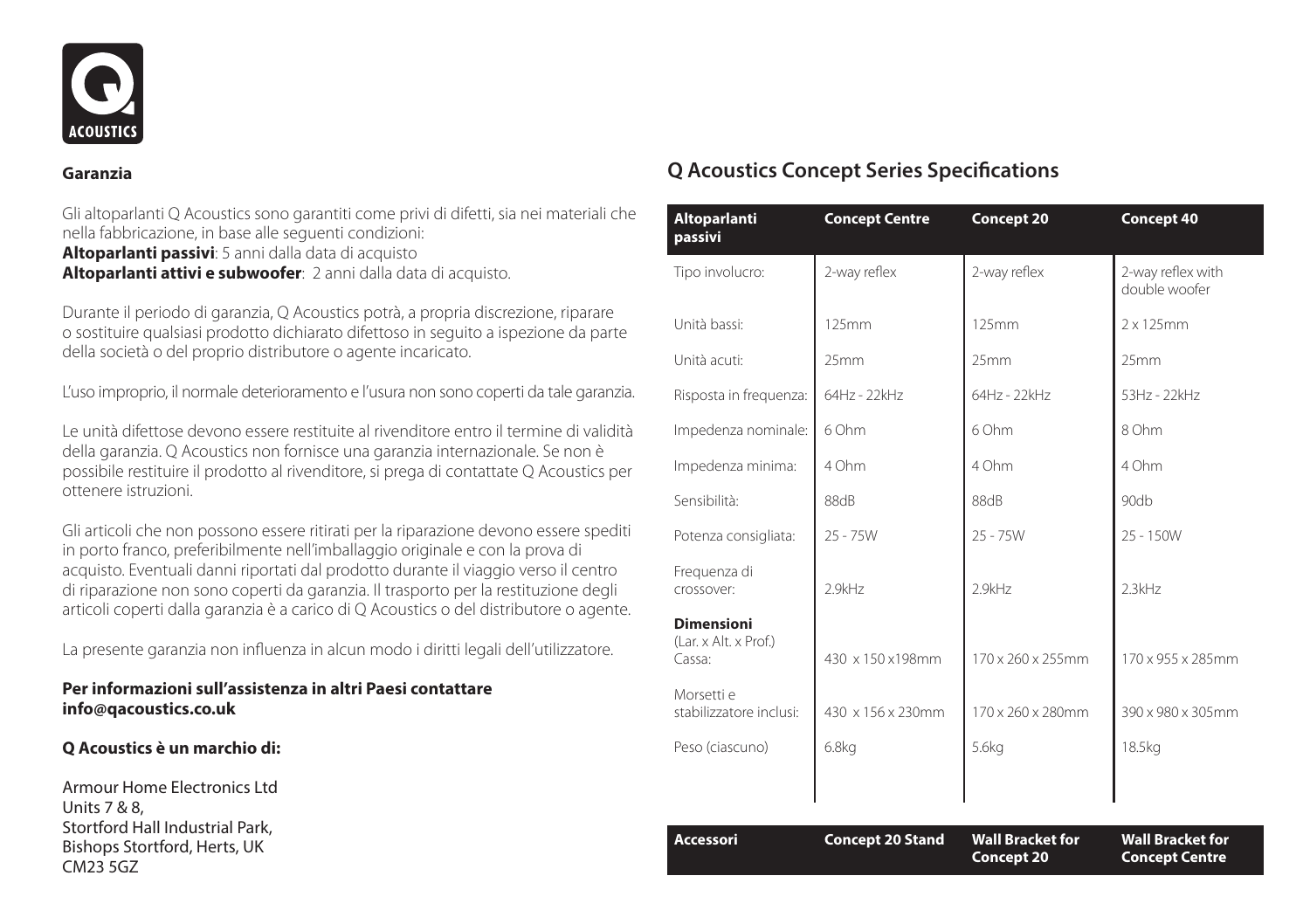

Manual de usuario y especificaciones del producto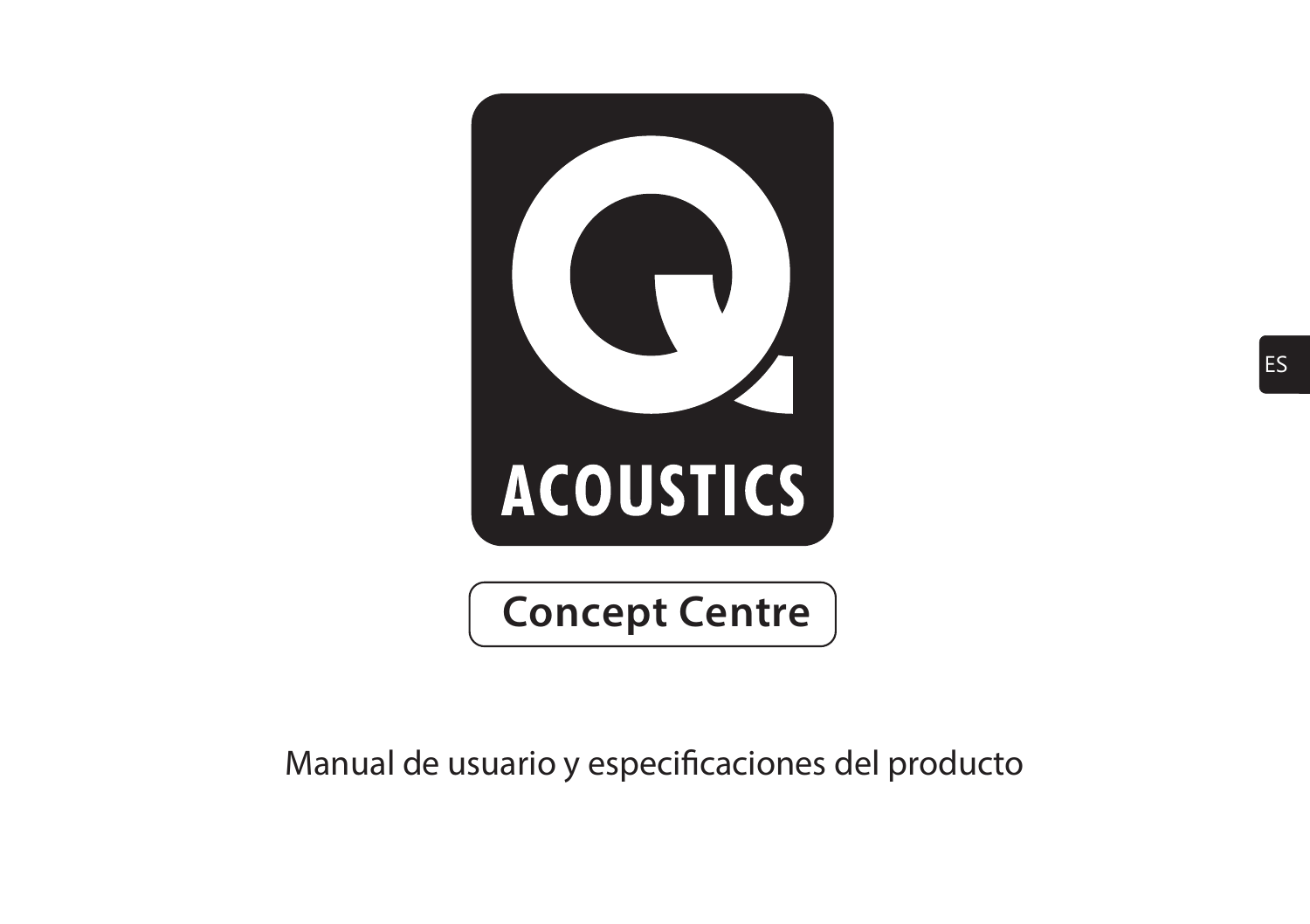

#### **Introducción**

El Concept Centre de Q Acoustics se ha diseñado para cumplir con las expectativas más altas de los apasionados del cine.

Antes de hacer cualquier conexión a sus altavoces asegúrese de que todas las unidades activas del sistema estén apagadas en la red.

Cuando encienda su sistema de sonido o cambie las fuentes de entrada, ajuste el control de volumen principal a un nivel bajo. Aumente gradualmente el nivel.

**No reproduzca NUNCA** su sistema de sonido al máximo volumen. La posición del control de volumen es engañosa y no indica el nivel de potencia del sistema. Utilizar configuraciones de volumen muy altas puede dañar su oído.

**NO** conecte los terminales de altavoz a la red eléctrica.

**NO** exponga sus altavoces a condiciones de frío excesivo, calor o humedad ni a la luz solar.

Si utiliza sus altavoces sin las rejillas, procure proteger las unidades de accionamiento frente a los daños.

**NO** utilice soportes provisionales. Ajuste el soporte de Q Acoustics según las instrucciones y empleando las piezas de fijación provistas. Recuerde que su distribuidor puede ayudarle.

**NO** desmonte el altavoz. Se invalidará la garantía.

#### **Instrucciones para desembalar**

Desembale los altavoces completamente. Levante los altavoces de las cajas sujetando los armarios. No emplee las bolsas de protección para levantarlos.

No arrastre los altavoces por el suelo cuando los esté manejando, ya que esto puede causar daños. Asegúrese siempre de levantarlos antes de moverlos.

Revise cuidadosamente el producto. Si falta cualquier elemento o alguno de ellos está dañado, comuníqueselo a su distribuidor tan pronto como sea posible.

Conserve el embalaje para futuros transportes. Si desecha el embalaje, hágalo cumpliendo todas las normativas de reciclaje de su zona.

#### **Instalación**

Los altavoces Concept Centre se trasladan por la parte posterior y aumentan su rendimiento si se deja un poco de espacio detrás de ellos, es decir, a unos 200 mm de la pared. Si coloca los altavoces cerca de una pared o esquina, los tapones de espuma deben insertarse en los puertos traseros, ya que de lo contrario podrían producirse demasiados sonidos graves.

Asegúrese de que los tapones están firmemente sujetos al puerto sin insertarlos demasiado. Observará que el nivel de graves se reduce pero que aumentará su definición y extensión.

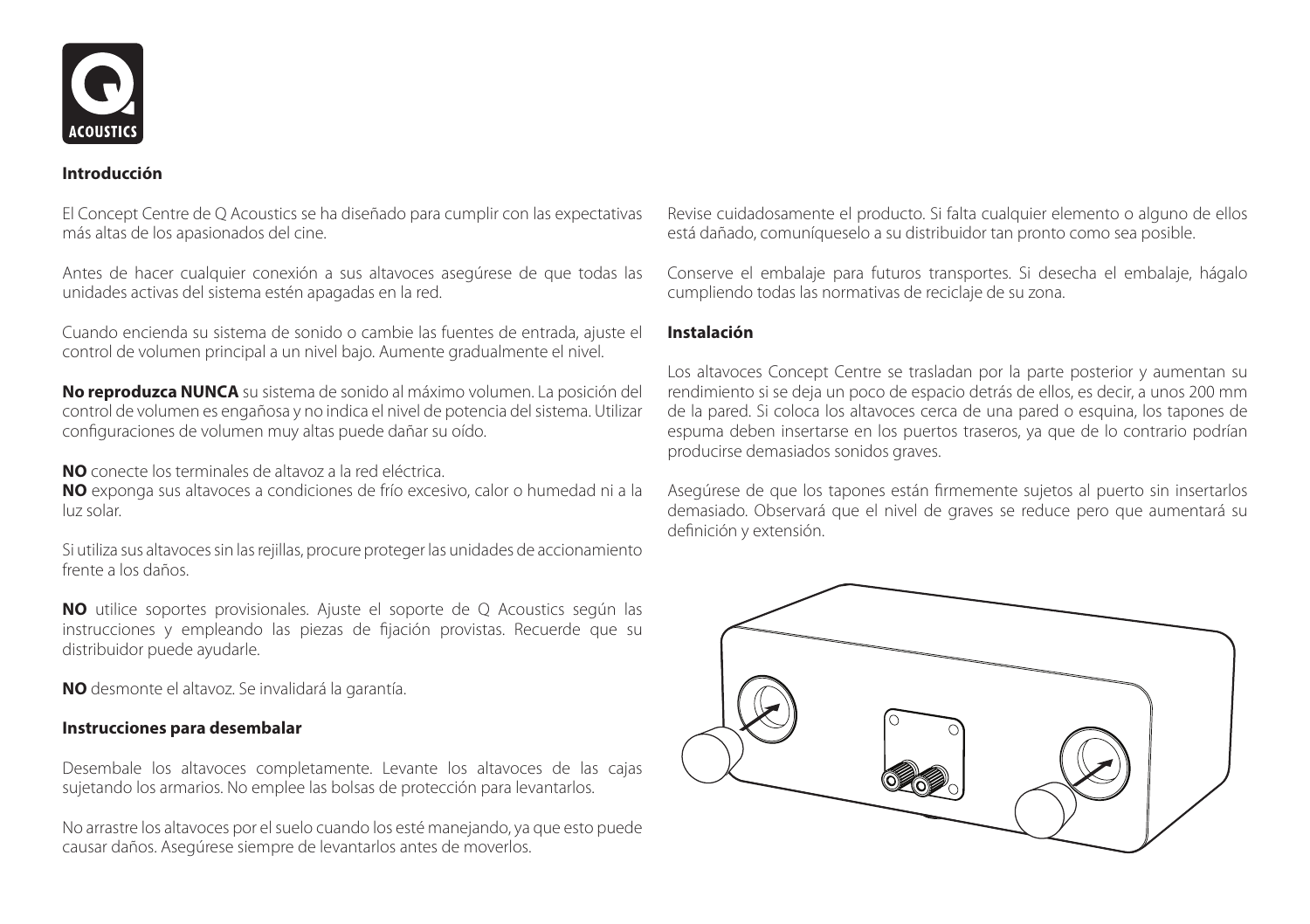

#### **Conexión**

Los cables de altavoz especializados ofrecen un mayor nivel de reproducción que los cables de uso general (de dos hilos o tirolesa). Emplee cables que contengan una gran cantidad de cobre. Los cables finos reducen los graves y limitan el rango dinámico.

El cable del altavoz tiene una tira o trazador a lo largo de un núcleo. Se conecta a los terminales positivos de forma convencional. Se recomienda que los cables que conectan el amplificador a los altavoces frontales tengan la misma longitud. No una nunca los cables, utilice longitudes completas.

#### **Preparación de los cables**

Divida el cable a una profundidad de unos 40 mm. Pele el cable a una profundidad de 10 mm y doble los extremos para unir los hilos. Corte el cable dejando 7 mm de cable pelado expuesto.

#### **Conexión de un terminal**

Desatornille el terminal hacia la izquierda para exponer el orificio de montaje en la base de la columna del terminal.

Inserte el extremo pelado del cable en el orificio. Vuelva a apretar el terminal completamente a mano. Asegúrese de que no haya hilos que puedan entrar en contacto con los terminales adyacentes.

El uso de enchufes de altavoz de 4 mm en la UE infringe la normativa de seguridad.







#### **Limpieza**

Limpie los armarios con un paño ligeramente humedecido. No utilice materiales de limpieza basados en disolventes. Si los armarios se manchan, emplee un paño ligeramente humedecido en agua, alcohol blanco o alcohol isopropílico en función de la mancha. A continuación, frote ligeramente con un paño para quitar cualquier resto del agente de limpieza. No utilice nunca abrasivos de ningún tipo.

#### **Rejillas**

Cepille ligeramente las rejillas con un cepillo suave. No extraiga las rejillas de los altavoces a no ser que sea completamente necesario.

#### Unidades de accionamiento.

Se recomienda no tocar las unidades, ya que se dañan fácilmente cuando se exponen.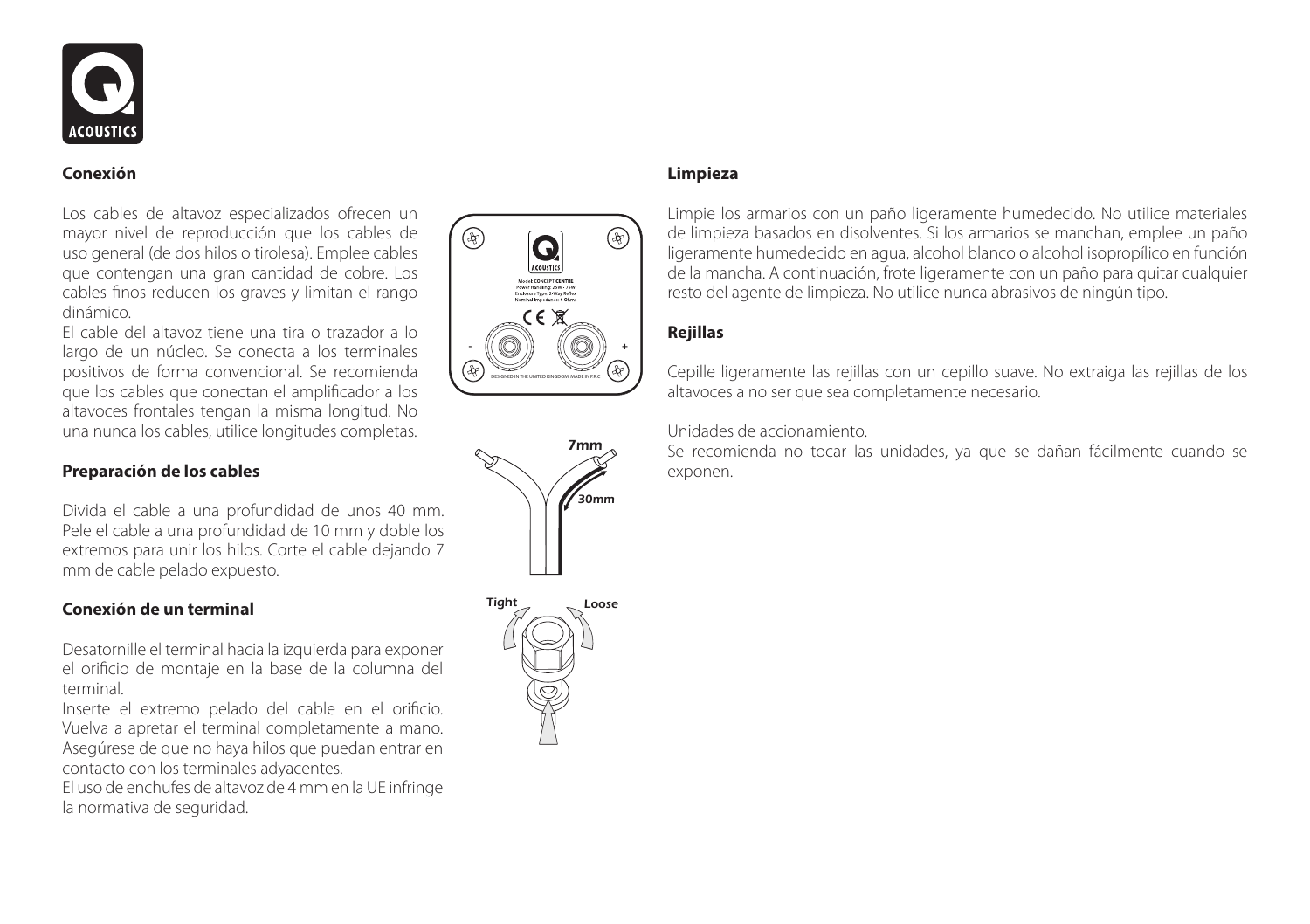

#### **Garantía**

Q Acoustics garantiza que los altavoces están libres de defectos, tanto en los materiales como en la fabricación, de la siguiente manera:

**Altavoces pasivos**: Garantía de 5 años desde la fecha de compra **Altavoces activos y subwoofers**: Garantía de 2 años desde la fecha de compra.

Durante el período de garantía Q Acoustics puede, a su discreción, reparar o sustituir cualquier producto que presente un defecto tras ser inspeccionado por la empresa o por un distribuidor o agente autorizado.

El mal uso y el desgaste normal no están cubiertos por la garantía.

Las unidades defectuosas deben devolverse al distribuidor dentro del periodo de garantía. Q Acoustics no admite garantías internacionales, y si no es posible realizar la devolución al distribuidor, debe ponerse en contacto con Q Acoustics para solicitar asesoramiento.

Los artículos que no se pueden llevar a reparar deben enviarse con los portes pagados, preferiblemente en el embalaje original, y con el recibo de compra. La garantía no cubre los daños sufridos por las mercancías durante el transporte al centro de reparación. El transporte para la devolución de los artículos en garantía lo pagará Q Acoustics, su distribuidor o su agente según proceda.

La garantía no afecta en modo alguno a sus derechos legales.

#### **Para obtener información de servicio en otros países, póngase en contacto con: info@qacoustics.co.uk**

#### **Q Acoustics es una marca de:**

Armour Home Electronics Ltd Units 7 & 8, Stortford Hall Industrial Park, Bishops Stortford, Herts, Reino Unido CM23 5GZ

| <b>Altavoces pasivos</b>                                                 | <b>Concept Centre</b>   | Concept 20                                   | Concept 40                                       |
|--------------------------------------------------------------------------|-------------------------|----------------------------------------------|--------------------------------------------------|
| Tipo de caja:                                                            | 2-way reflex            | 2-way reflex                                 | 2-way reflex with<br>double woofer               |
| Unidad de graves:                                                        | 125mm                   | 125mm                                        | $2 \times 125$ mm                                |
| Unidad de agudos:                                                        | 25mm                    | 25mm                                         | 25mm                                             |
| Respuesta de<br>frecuencia:                                              | 64Hz - 22kHz            | 64Hz - 22kHz                                 | 53Hz - 22kHz                                     |
| Impedancia nominal:                                                      | 6 Ohm                   | 6 Ohm                                        | 8 Ohm                                            |
| Impedancia mínima:                                                       | 4 Ohm                   | 4 Ohm                                        | 4 Ohm                                            |
| Sensibilidad:                                                            | 88dB                    | 88dB                                         | 90db                                             |
| Potencia<br>recomendada:                                                 | $25 - 75W$              | $25 - 75W$                                   | $25 - 150W$                                      |
| Frecuencia de paso:                                                      | 2 9kHz                  | 29kHz                                        | 2.3kHz                                           |
| <b>Dimensiones</b><br>(An. x Alt. x Prof.):<br>Armario<br>Incluyendo las | 430 x 150 x 198mm       | 170 x 260 x 255mm                            | 170 x 955 x 285mm                                |
| terminales y el<br>estabilizador:                                        | 430 x 156 x 230mm       | 170 x 260 x 280mm                            | 390 x 980 x 305mm                                |
| Peso (individual):                                                       | 6.8 <sub>kq</sub>       | 5.6kg                                        | 18.5kg                                           |
| <b>Accesorios</b>                                                        | <b>Concept 20 Stand</b> | <b>Wall Bracket for</b><br><b>Concept 20</b> | <b>Wall Bracket for</b><br><b>Concept Centre</b> |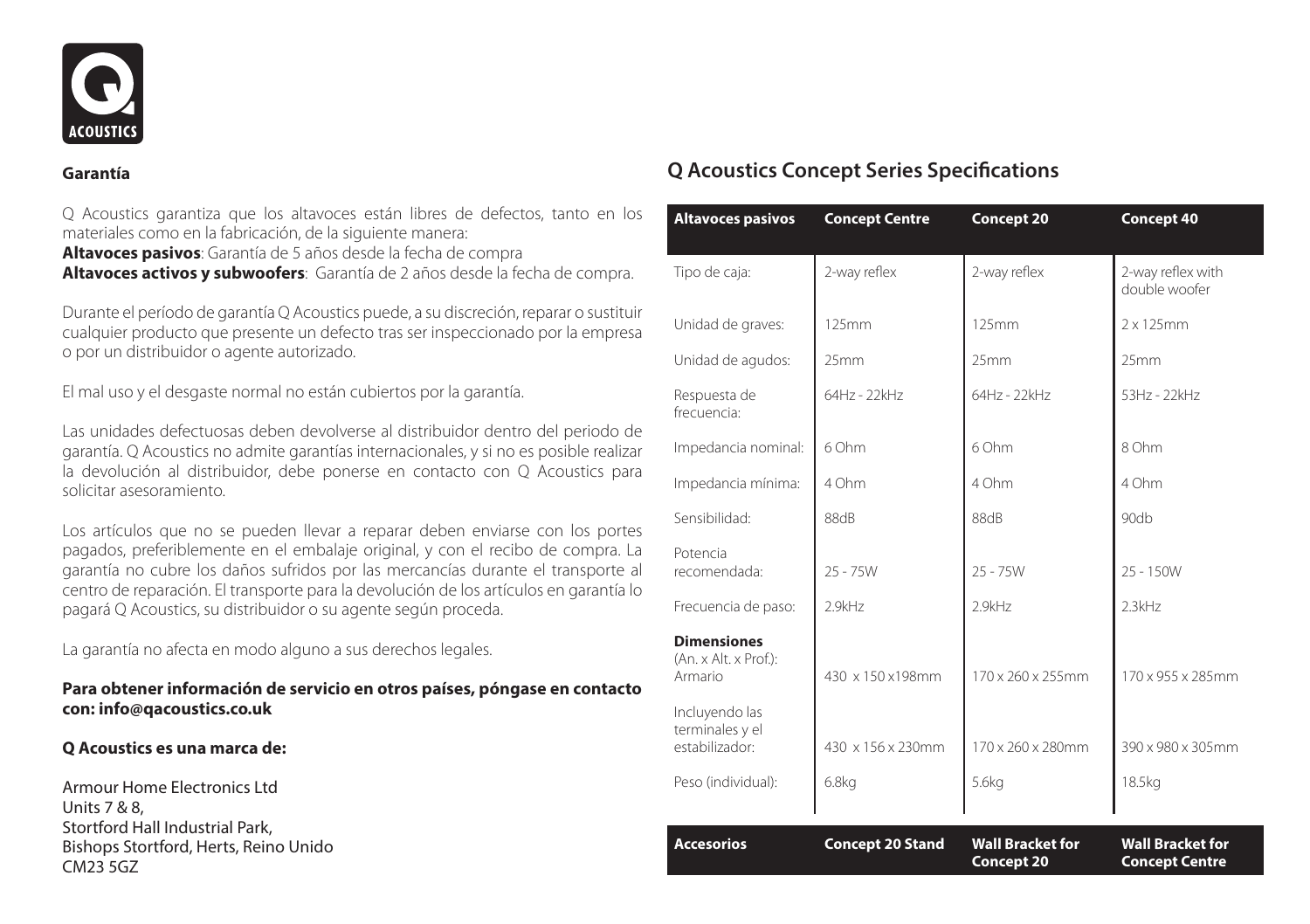

用户手册及产品说明书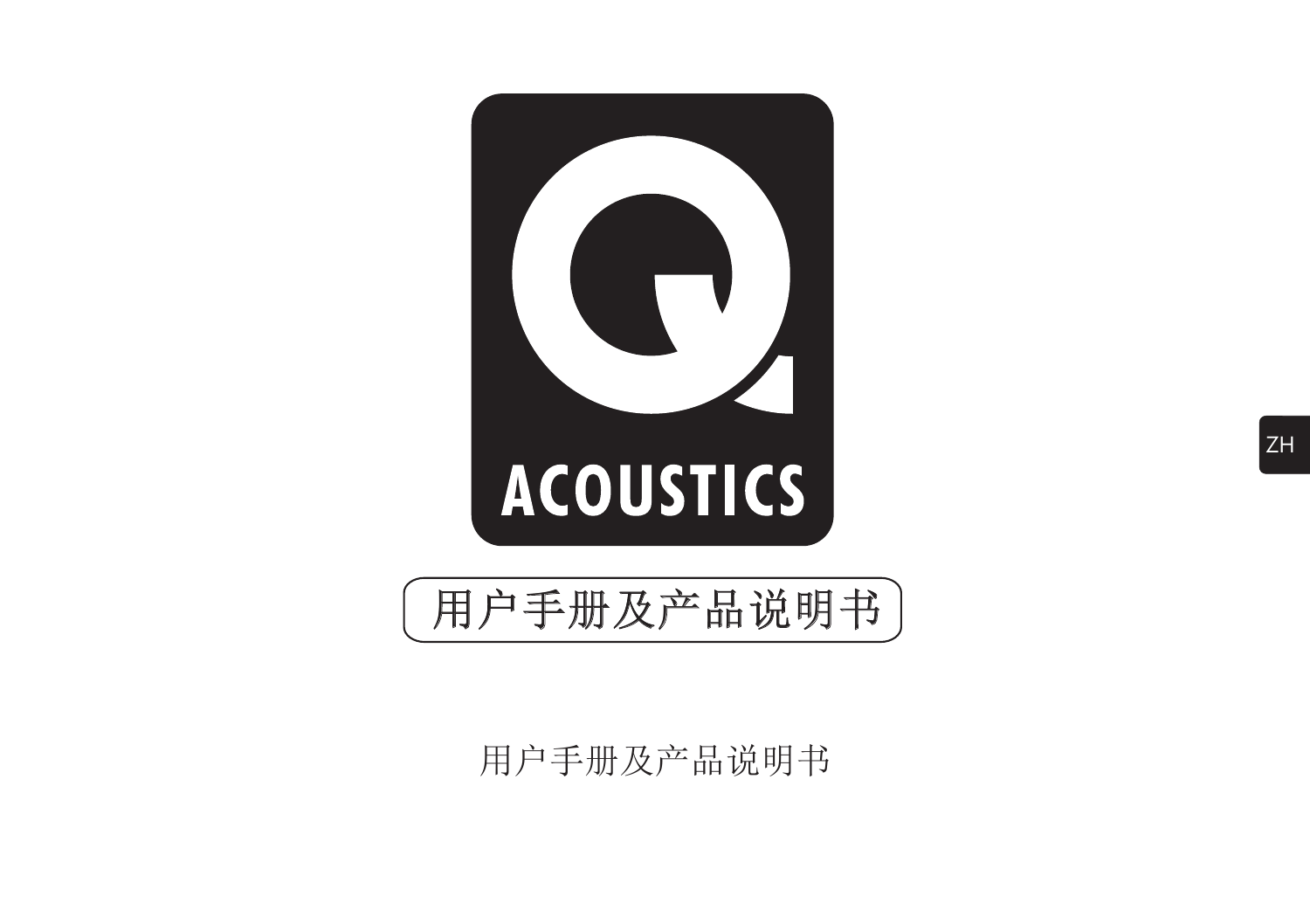

#### 简介

Q Acoustics Concept Centre 的设计旨在满足家庭影院爱好者的最高要求。

在连接本产品之前,应确保系统中所有有源部件的电源处于关闭状态。

当开启发声系统或改变音源输入时,请将主音量控制器设定在低位。调高 音量应采用渐进方式。

切勿将音量控制开关设置在最高。因为音量控制开关位置与实际音量大小 可能不会完全吻合。音量过高会损伤您的听力。

切勿将音箱接线端与电源连接。 切勿将音箱暴露在过冷、过热、潮湿及曝晒的环境中。

如果您在使用扬声器时未安装网罩,请小心保护驱动器免受损坏。

切勿使用临时自搭的落地支架和壁架。请按说明安装 Q-Acoustics 专用墙壁 托架,安装时要使用随付的所有零部件。如有需要,可进一步咨询您的经 销商。

切勿私自拆装音箱,此举将使您的产品保修失效。

#### 打开包装

将音箱外部包装全部打开。握住音箱的箱体将其抬出纸板箱。切勿抓住塑 料保护袋来抬出设备。

在移动音箱时,切勿拖拽以防造成损坏:在移动前要先抬起设备。

仔细检查产品。如果任何物品损坏或缺失,请尽快向经销商反映。

请保留包装以备日后搬运。如果您不保留包装,请按照您所在地区的废弃 物品回收条例将其妥善处置。

#### 安装

Concept Centre 音箱背部有开孔, 设计的最佳工作环境是在其背部与墙壁之 间留出一定空间(大约 200mm)。如果将音箱紧靠墙/角落放置,则应该 将泡沫塑料塞塞入背部的开孔中,以免低音过强。

确保将塞子妥善塞入开孔中而不要塞入过深。您将发现低音减轻了, 但解 析度和低音下潜力均有改善。

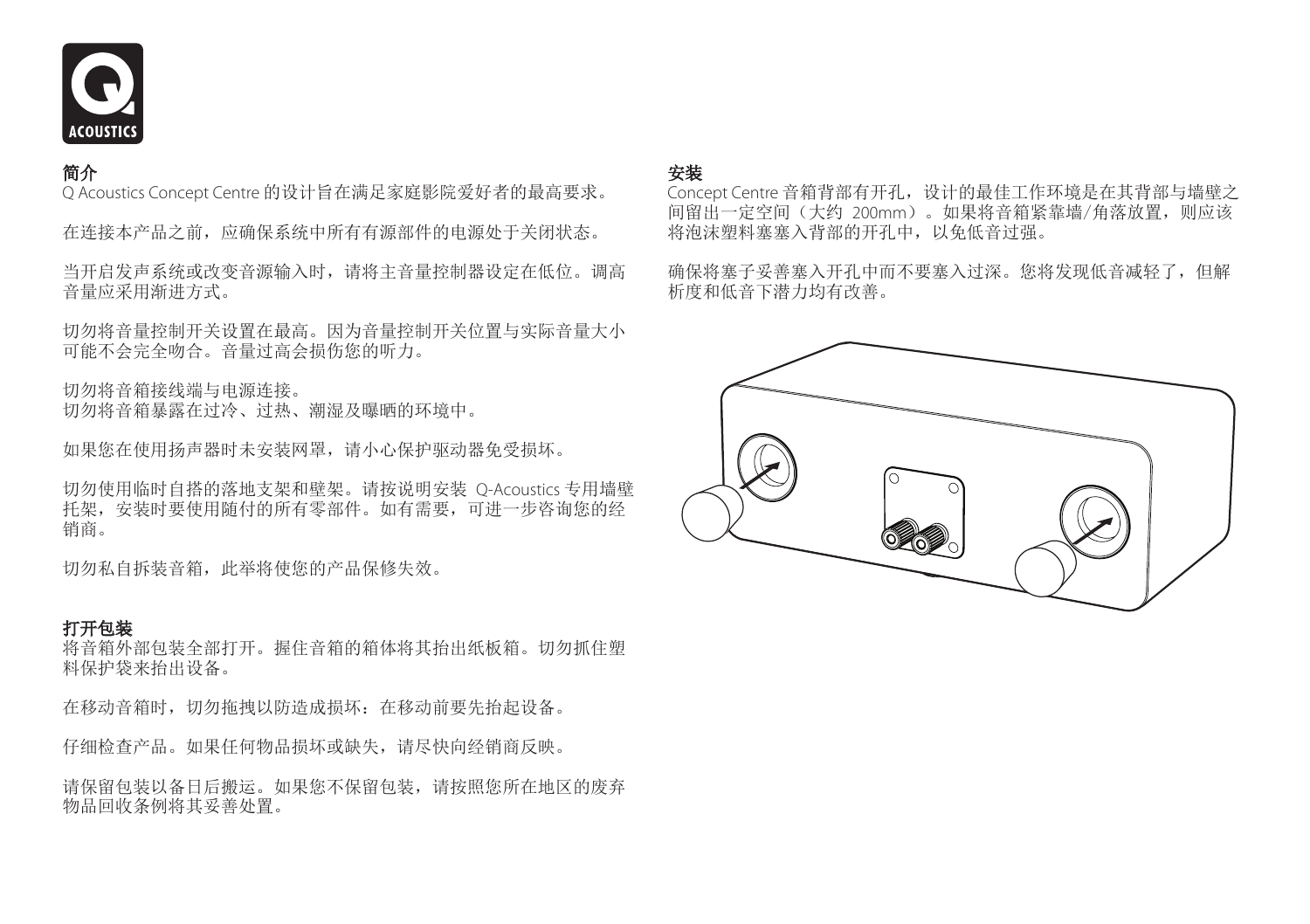

连接

相比普通的"bell"线或"zip"线而言,专用音箱线 缆能够以更高的水准为您再现录音声场。请使 用以极高纯度的铜丝制成的线缆。过细的线缆 会降低低音的强度,并限制音频的动态范围。 沿着音箱连接线的中心轴线,有条纹标识线或 示踪线。根据惯例,该标识线或示踪线应该连 接到正极接线端。功放与前置音箱之间的连接 线最好与上述正极连接线等长。切勿连接线缆 - 请使用整根线缆。

#### 准备线缆

将线缆剥开大约 40mm,露出 10mm 的金属丝, 并从末端将分散的金属丝拧在一起。修剪线缆, 留下 7mm 裸露的金属丝。

#### 连接接线端

以逆时针方向旋开接线端螺丝,露出接线柱底部 的安装孔。

将裸露金属丝的一端插入安装孔。重新拧紧接线 端螺丝。确保没有金属丝散落在外,以防其触碰 到临近的接线端。

使用 4mm 音箱插头违反欧盟的有关安全条例。



# $\mathcal{L}_{30mm}$ 7mm



# 清洁

使用微湿的抹布清洁箱体。切勿使用溶剂基清洁材料。若箱体脏污,请根 据污物类型用抹布蘸上少量水、酒精或异丙醇将污物擦除。然后用抹布轻 轻擦拭箱体,以清除任何残留的清洁剂。切勿使用任何种类的研磨剂。

## 音箱网罩

请用软毛刷轻轻掸刷音箱网罩。除非绝对必要,否则请勿卸下音箱网罩。 驱动单元 最好不要触碰驱动单元,因为它们暴露在外时很容易损坏。

#### 保修条例

Q Acoustics 保证音箱所采用的材料及制造工艺没有缺陷,各种产品的保修 期如下: 无源音箱:自购买日期起五年

有源音箱及重低音音箱:自购买日期起两年。

在保修期内, O Acoustics 将按照规定, 在公司或指定分销商代理商处检查产 品后,再为您修理或更换任何有问题的产品。